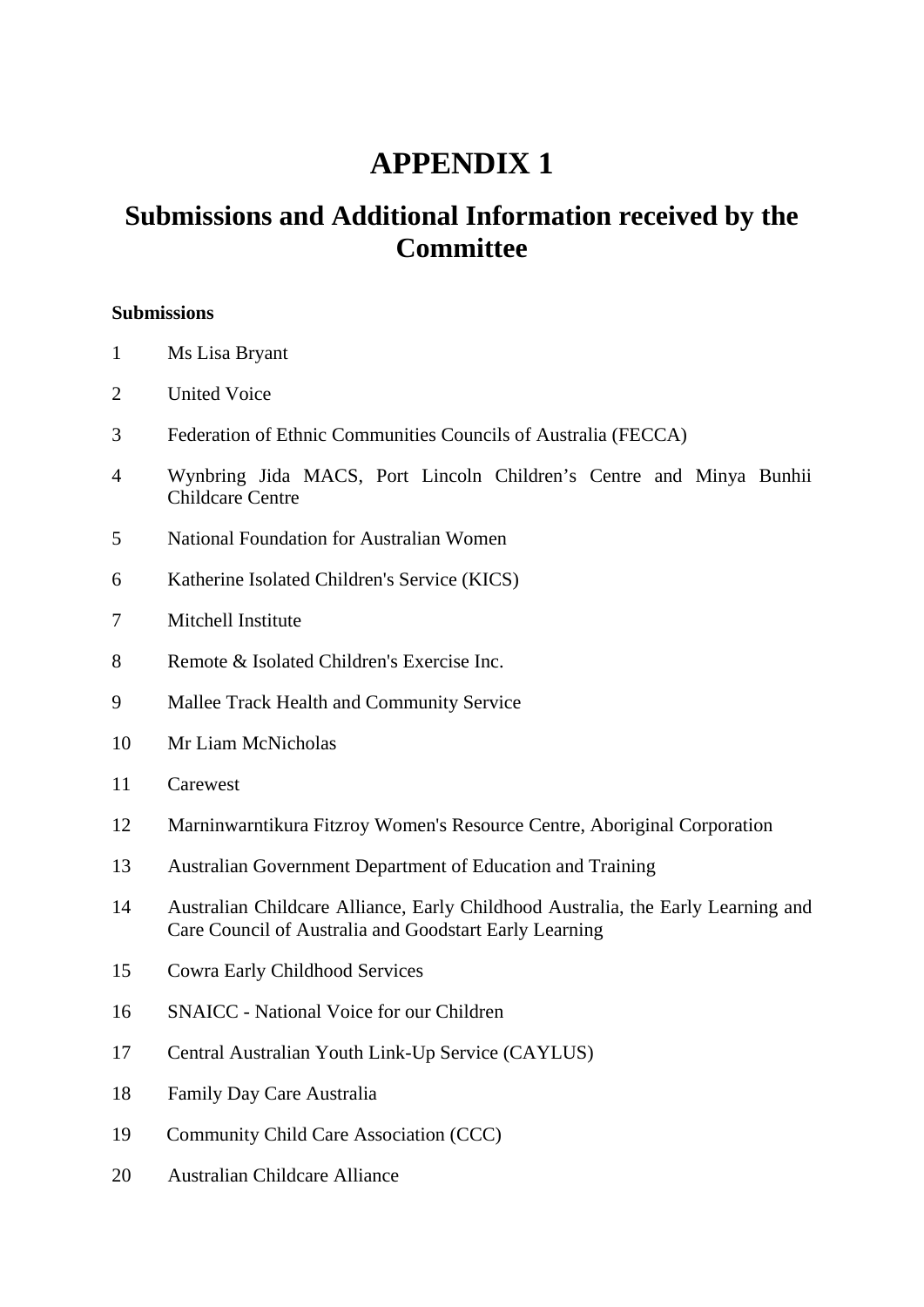58

| υo |                                                                                              |
|----|----------------------------------------------------------------------------------------------|
| 21 | <b>ACTU</b>                                                                                  |
| 22 | <b>Australian Home Childcare Association</b>                                                 |
| 23 | <b>National Welfare Rights Network</b>                                                       |
| 24 | The Parenthood                                                                               |
| 25 | Early Childhood Australia                                                                    |
| 26 | UnitingCare Australia                                                                        |
| 27 | Anglicare Australia                                                                          |
| 28 | Catholic Social Services Australia                                                           |
| 29 | Australian Council of Social Service (ACOSS)                                                 |
| 30 | The Creche & Kindergarten Association Limited                                                |
| 31 | Ms Leanne Gibbs                                                                              |
| 32 | Northside Community Service                                                                  |
| 33 | Community Child Care Co-operative (NSW)                                                      |
| 34 | <b>KU Children's Services</b>                                                                |
| 35 | <b>Australian Community Children's Services (ACCS)</b>                                       |
| 36 | Katoomba Children's Cottage Inc                                                              |
| 37 | Isolated Children's Parents' Association of Australia                                        |
| 38 | Contact Inc and MCSA                                                                         |
| 39 | Deniliquin Children's Centre                                                                 |
| 40 | Bubup Wilam for Early Learning Aboriginal Child and Family Centre                            |
| 41 | <b>Goodstart Early Learning</b>                                                              |
| 42 | National Association of Mobile Services for Rural and Remote Families and<br>Children (NAMS) |
| 43 | Galloping Gumnut Mobile Children's Service                                                   |
| 44 | <b>Australian Human Rights Commission</b>                                                    |
| 45 | Early Learning and Care Council of Australia                                                 |
|    |                                                                                              |

46 Brotherhood of St Laurence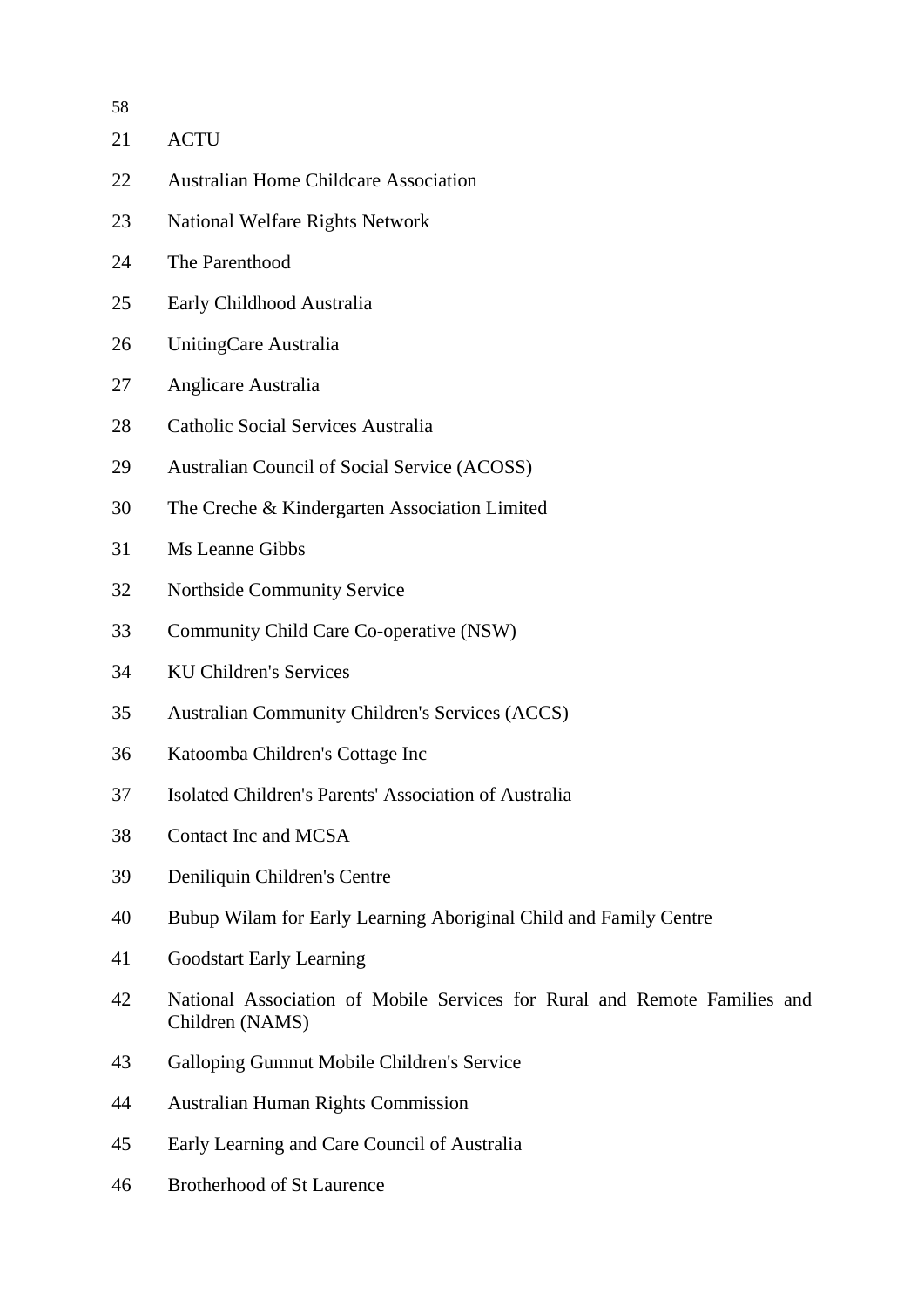- 47 Name Withheld
- 48 Confidential
- 49 Albury Wodonga Community College (AWCC)
- 50 Pro-forma Letter

## **Pro-forma letter**

The committee received pro-forma letters from 66 individuals.

Letters were received from:

| Kathryn Fisher             | <b>Suzanne Vandenberg</b> |
|----------------------------|---------------------------|
| Kristi Wilson              | Ashlea Badger             |
| <b>Chantelle Keyner</b>    | Desley Welk               |
| <b>Shannon Kaye</b>        | <b>Kimberly Gowley</b>    |
| <b>Brian Towart</b>        | Robyn Brown               |
| <b>Anand Jain</b>          | <b>Brenda Woods</b>       |
| Anna Baranowska            | <b>Adrian Cooke</b>       |
| Jeni Nathanielsz           | <b>Linsay Davis</b>       |
| Dianne Fairhead            | <b>Ursula Lees</b>        |
| <b>Yasmin Lawrence</b>     | <b>Bernadette Hoare</b>   |
| Samantha Jones             | Rashelle Rayner           |
| Daniel Duggan              | <b>Kylie Barratt</b>      |
| Kylie Romero               | Sarah Thompson            |
| Amy Cart                   | Dominique Harris          |
| <b>Bernadette Warbrick</b> | Peter Gilfedder           |
| <b>Rochelle Hayes</b>      | Jo Kegg                   |
| <b>Glenn Sebestin</b>      | <b>Melissa Armstrong</b>  |
| Ania Sawicka               | Elisha Johnson            |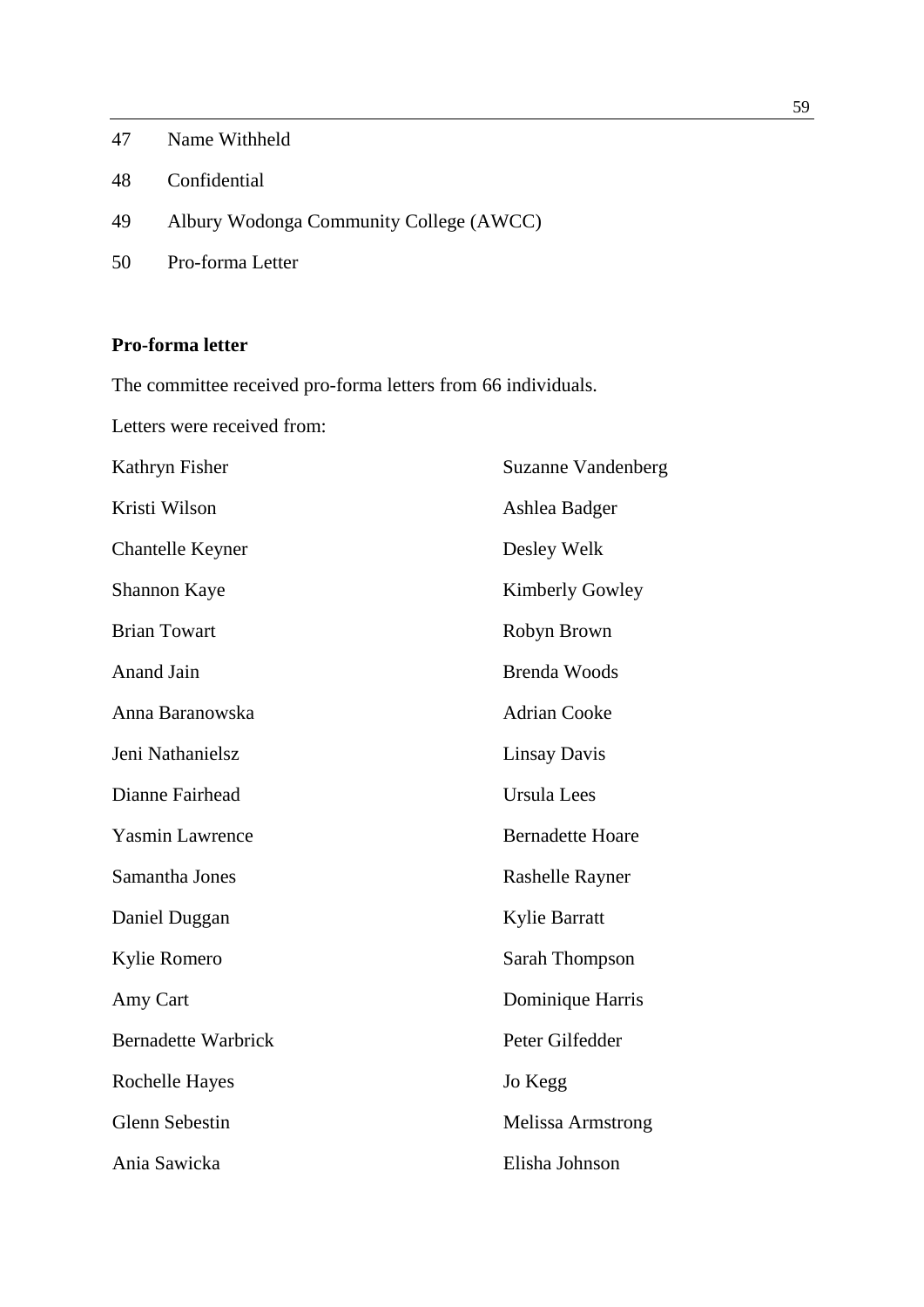| Jayde Lees               | <b>Bevan Pearson</b>  |
|--------------------------|-----------------------|
| Leonie Hutchesson        | Karen McNamara        |
| Julie Brand              | Joseph Pellone        |
| Jagadeesh Gandla         | Melissa Ansford       |
| Jayde Stoneman           | Lydia Townend         |
| <b>Scott Fields</b>      | Vivian El-Jackson     |
| <b>Melissa Fields</b>    | Jennifer Wilson       |
| Katrina Holway           | David Paul            |
| Raelee Fechner           | Sara Metalli          |
| Patricia Brown           | Zeba Khan             |
| Tina Wang                | Sohi Nikkhah          |
| <b>Rae Desmond Jones</b> | <b>Taryn Rowe</b>     |
| <b>Ben Stafford</b>      | <b>Trevor Curreen</b> |
| Sue Oleary               | <b>Sally Stokes</b>   |
| <b>Bhanu Singh</b>       | Arup Biswas           |

## **Additional information**

- 1. Anglicare Australia Beyond supply and demand: addressing the complexities of workforce exclusion in Australia, received from Anglicare Australia at a public hearing on 4 October 2016.
- 2. Living Standard Trends in Australia: Report for Anglicare Australia, prepared by NATSEM (University of Canberra), received from Anglicare Australia at a public hearing on 4 October 2016.
- 3. Opening statement and expanded evidence, received from Australian Home Childcare at a public hearing on 4 October 2016.
- 4. Comparison of proposed Coalition policy of Childcare and Family payments with current policy, by Ben Phillips and Cukkoo Joseph, ANU Centre for Social Research and Methods, September 2016, received from The Parenthood at public hearing on 4 October 2016.